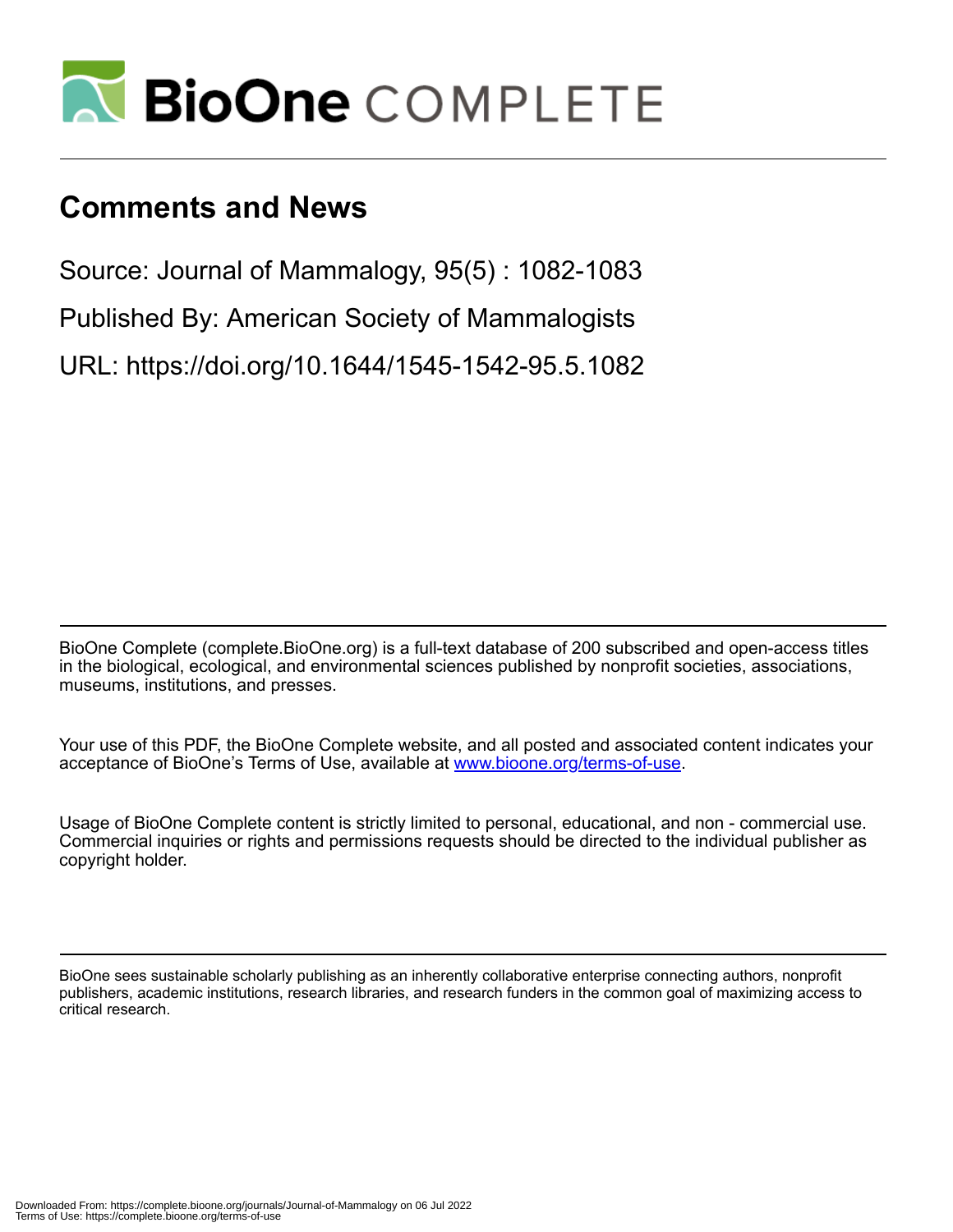# COMMENTS AND NEWS

#### SAVE THE DATE!!! ASM 2015 IN JACKSONVILLE

Please join us 12-16 June 2015, in Jacksonville, Florida, for the 95th annual meeting of the American Society of Mammalogists. The conference will be held at the Hyatt Regency Jacksonville Riverfront. Come learn about the latest advances in studies of mammals and interact with researchers and educators specializing in the biology of these fascinating animals. Stay and explore Jacksonville and The Sunshine State

A block of rooms is reserved at the Hyatt for \$129 per night. Conference information will be available soon at the conference website. You can follow the link from the Meetings tab on the ASM webpage (http://www.mammalsociety.org).

The scientific program will include contributed oral and poster presentations as well as symposia, plenary speakers, and workshops. A full social agenda is planned that includes multiple mixers, an awards ceremony, a picnic, our annual Run-for-Research, and post-conference fieldtrips. Details for these events will be made available on the conference website.

For information about the 2015 meeting, contact the chair of the Program Committee, Cody Thompson, University of Michigan Museum of Zoology (734-615-2810 or cwthomp@ umich.edu) or Tony Ballard, K-State Conference Services, Kansas State University (785-532-2402 or tballard@k-state.edu).

## NOMINATIONS FOR THE HARTLEY H. T. JACKSON AWARD

The Hartley H. T. Jackson Award honors individuals with a long and outstanding record of service to mammalogy and the American Society of Mammalogists. Nominees should have extensive service in areas such as governance of the society, special projects of the society, editing of Journal of Mammalogy or Mammalian Species (Editors, Associate Editors, or others), and/or serving on multiple committees of the society.

Candidates may be nominated by any member who is familiar with the candidate's service to the society and mammalogy in general. A letter of nomination (2 pages maximum) should describe the candidate's extensive service and should elaborate the reasons why this person should be considered for the award. The single letter of nomination and a curriculum vita for the nominee should be sent to Barbara Blake (e-mail: bhblake@uncg.edu) by 10 February 2015. If the nominated candidate is judged competitive by the Jackson Committee, the nominator will be asked to send a complete nomination packet (nominating letter, curriculum vita, and up to 4 additional letters of support, all incorporated into a single PDF). The nominator should send the PDF to Barbara Blake by 22 March 2015. The committee then will review completed nomination packets of all candidates. The recipient will be

announced at the banquet of the annual meeting of the society. Nominations are not retained from previous years.

## MARSUPIAL COLLECTION REOPENS

The Department of Mammalogy at the American Museum of Natural History announces the completion of a comprehensive infrastructure upgrade to its marsupial collection. With the support of a grant from the National Science Foundation, obsolete 19th-century cabinetry was demolished and new custom-built cabinetry was purchased and installed. The entire dry marsupial collection (17,000 skins and skulls) has been moved into the new cabinetry and installed on new archivalquality specimen trays and drawer liners. In the course of this project, electronic database output was compared, specimen-byspecimen with drawer contents and relevant entries (taxonomic identifications, locality data, etc.) were corrected, although this process remains incomplete for some groups currently undergoing taxonomic revision (e.g., Didelphidae). A brief history of the AMNH marsupial collection and a description of this project with before-and-after photographs are available on the Department of Mammalogy website under ''Curation News'' (http:// www.amnh.org/our-research/vertebrate-zoology/mammalogy/ collection-information/curation-news).

## ONLINE ACCESS FOR JOURNAL OF MAMMALOGY AND MAMMALIAN SPECIES

Journal of Mammalogy and Mammalian Species are available online to all ASM members with back issues available via JSTOR. Members will also receive print copies of the Journal for an annual membership fee of \$75 for regular members (\$55 for students), or they may elect to receive online only versions of both publications for an annual fee of \$55 (\$20 for members in developing countries). Institutions may subscribe at a rate of \$270 for print and online access to the Journal, \$95 for online-only access to Mammalian Species, or \$325 for both publications.

PDF files for the first 823 Mammalian Species accounts (1969 to 2008) are also available online via the URL below: http://www.science.smith.edu/departments/Biology/VHAYS-SEN/msi/default.html.

#### MAMMALIAN SPECIES ACCOUNTS

Mammalian Species accounts are produced by assignment only. Upon written request to the Editor for Mammalian Species, exclusive privileges to produce an account will be granted for 2 years; a 1-year extension may be requested if a manuscript is near completion at the end of the initial assignment. At the Editor's discretion, assignments not submitted at the end of this period may be cancelled. A maximum of 5 species may be reserved at one time. No free copies are given to authors; page charges may be paid on a voluntary basis.